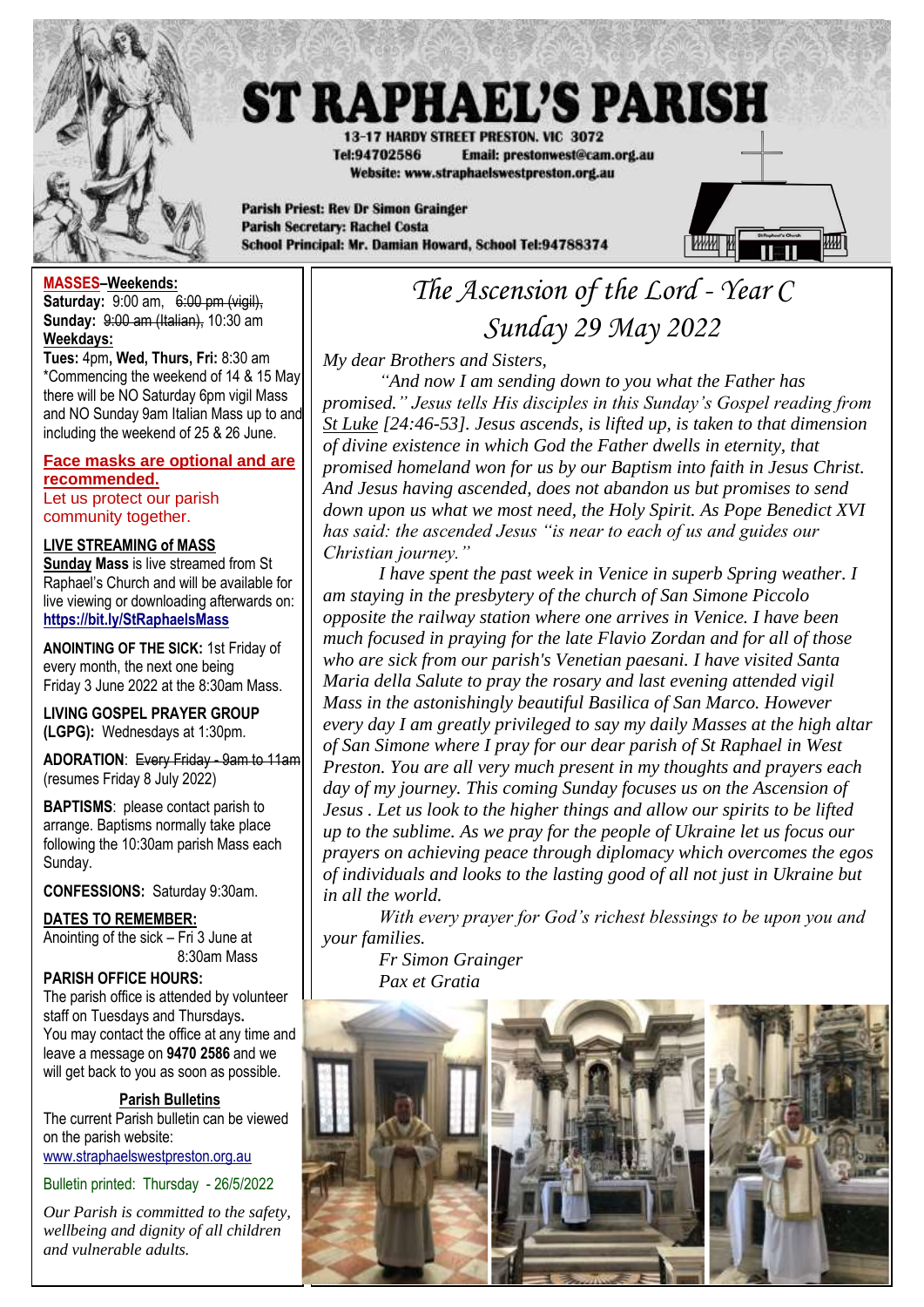|                 | <b>10:30AM Mass</b>           | <b>10:30AM Mass</b> |
|-----------------|-------------------------------|---------------------|
|                 | <b>Ministers of Communion</b> | <b>Readers</b>      |
| 15-May-22       | Bruna D'Alessandro            | Maria Sanciolo-Bell |
|                 | Lucy Triulcio                 | Vitale To'oTo'o     |
| $22$ -May-22    | Jennifer Singam               | Melinda Di Prospero |
|                 | Rosetta Macri                 | Mary Finn           |
| 29-May-22       | Amitu'anai To'oto'o           | Anna Sisinni        |
|                 | Katalina To'oto'o             | Nika Cseh           |
| $05$ -Jun-22    | Bruna D'Alessandro            | Maria Sanciolo-Bell |
|                 | Ferenc Cseh                   | Rosetta Macri       |
| $12$ -Jun-22    | Jennifer Singam               | Melinda Di Prospero |
|                 | <b>Parker Maloney</b>         | Giulia Digiglio     |
| 19-Jun-22       | Lucy Triulcio                 | Anna Sisinni        |
|                 | Rosetta Macri                 | Josephine Knight    |
| $26$ -Jun- $22$ | Ferenc Cseh                   | Melinda Di Prospero |
|                 | Parker Maloney                | Terri Crisafi       |

The above roster is for the 7 weekends that Fr Simon is away on annual leave.

The 1st reading is read by the 1st rostered reader in Italian. The Responsorial Psalm, 2nd reading, Alleluia and prayers of the faithful are all read by the 2nd rostered reader in English.

#### **CHURCH CLEANING**: **LAWN MOWING:**

† † †

# *We pray for the sick:*

Giuseppina, Cabrini, Dorothy, Sebastiana, Lina, Amalia, Marie, Kristian, Raffaella, Rob, Antonietta, Charleez, Claudia, Matthew, Elijah, Cesarina, Annunziata, Luana, Karol, Lily, Wilma, Pauline, Graeme, Carmela, Noah, Luca, Patrick

# *We pray for the repose of the souls of:*  **RECENTLY DECEASED:**

Rosa Simionato RIP 9/5 (Funeral Fri 27/5 at 10am) Alfio Scavera RIP 21/5 (Rosary 11am, Requiem Mass 11:30am – both Thurs 2/6) Fr Eric John Hodgens PE (RIP 25/5) **ANNIVERSARIES:**

*…for the comfort and consolation of their families.* † † †

### **Welcome Fr Fayez Assaf and Fr Vel Maglica**

Whilst Fr Simon is away on annual leave, we welcome Fr Fayez Assaf and Fr Vel Maglica.

Fr Fayez will be celebrating Masses on Tuesdays, Thursdays, Saturday Mornings and the Sunday 10:30am Parish Masses. Fr Vel will be celebrating Mass on Wednesdays and Fridays. Please make them both feel welcome.

# ቱ ቱ ቱ

# **EUCHARISTIC MINISTERS**

During the weekend Masses, please check to see if there are parishioners with walking disabilities in the church and please go to them to give them Communion. Thank you.

# † † †

**A REMINDER…**The donation box for the decoration of our altar is at the rear of the church. *Many thanks for those who contribute.*

# **Please take the bulletin home**

# **Parish Prayer:**

Generous God,

We give our thanks to you for the gifts you have given to us – our life, our family and friends – time, talents and material possessions.

Above all we are grateful for the Father's unconditional love, for Jesus Christ our Savior and for the Holy Spirit who nourishes us with every spiritual gift.

All we have comes from you. May we remember this always and rejoice in your generosity.

Sustain us on our Christian journey, so that we may constantly renew our relationship with you and all people of our parish community. Grant us the strength and courage to become better followers of Jesus: to be disciples and to live the Christian Way of Life. Amen St Raphael healer and guide protect us.

ቁ ቁ ቁ

# **Envelopes for requests for Masses to be offered for deceased / unwell loved ones**

**Please note:** Written requests for Masses to be offered must be given to Fr Simon at least 4 days before the Mass is requested to be offered. Those who have requested a Mass to be offered will need to speak with Fr Simon at least 5 minutes before the commencement of that Mass so that Fr Simon knows that they are present.

Please find at the back of the Church, envelopes for your use when requesting a Mass to be offered for deceased/unwell family members. Envelopes may be placed in the collection baskets. † † †

*THOUGHTS FROM POPE FRANCIS Rich in wisdom and humour, elderly people do so much good for the young! They save young people from the temptation of a knowledge of the world that is sad and devoid of the wisdom of life.* 

† † †

 **FEAST DAYS OF THE WEEK**

*Tuesday 31 May The Visitation of the Blessed Virgin* 

*Wednesday 1 June St Justin, Martyr*

*Mary Thursday 2 June Sts Marcellinus & Peter, Martyrs Friday3 June St Charles Lwanga and his Companions, Martyrs* † † †



# **A Vocation View:**

Our Spiritual Life is a Journey - following the Call of the Master to "Go and teach all people my Gospel." Say "Yes" over and over again.

#### † † † **LAST WEEKEND'S COLLECTION: Thanksgiving:** \$771 **Presbytery:** \$505 Many thanks to all our contributors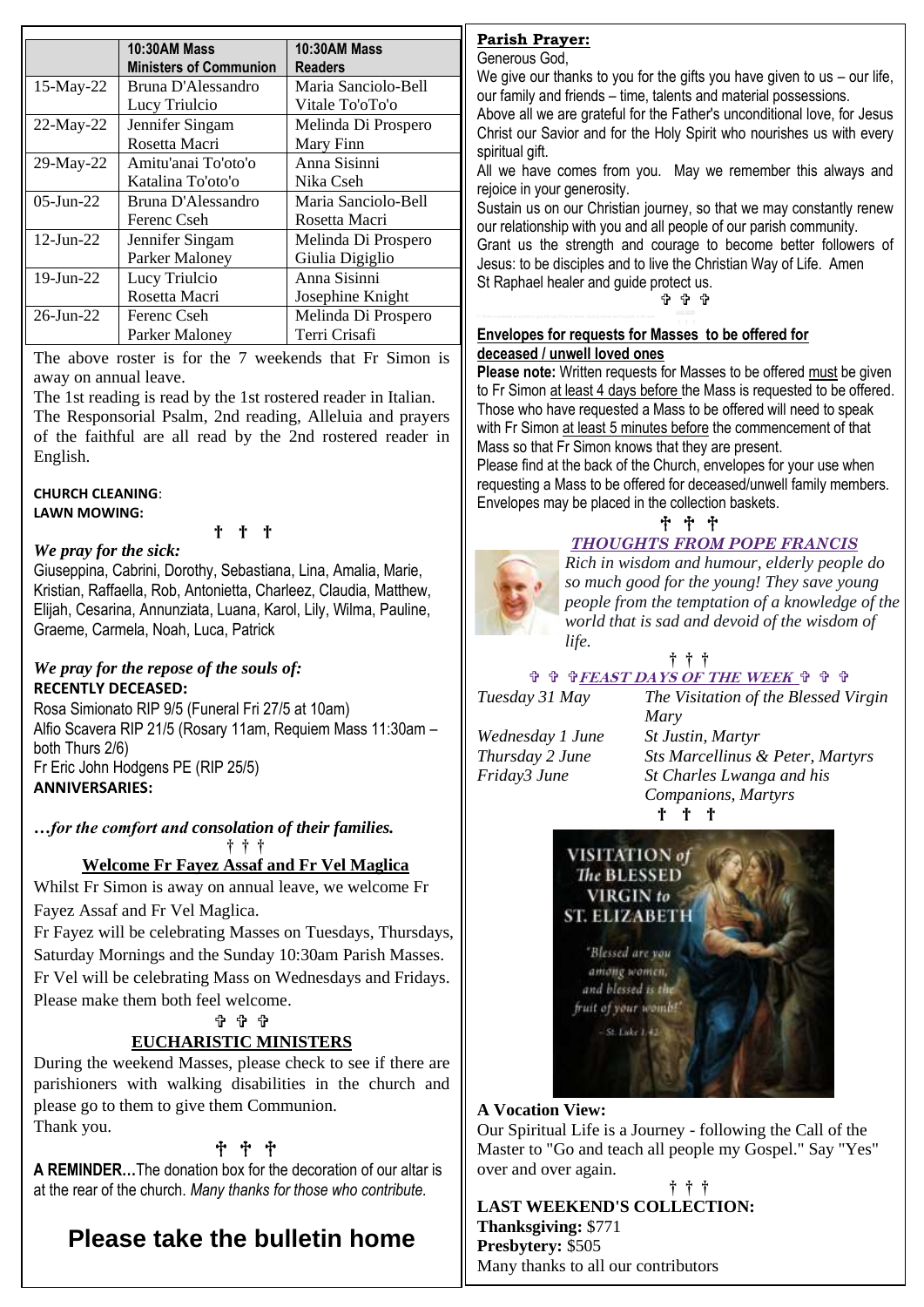**MAY MASS COUNT.** During the month of May, the Archdiocese organises this survey during the weekends so as to know how Catholics are faring in their church attendance and to organise better the pastoral needs of the parishes.

#### † † †

# **Whilst Fr Simon is away…**

On the evening of Sunday 8 May 2022, Fr Simon went on annual leave. While he is away there will be Mass in our parish church every day from Tuesday to Sunday, six days a week. However commencing the weekend of 14 and 15 May, the only Mass on Saturdays will be the 9am Mass, and the only Mass on Sundays will be the 10:30am parish Mass in which the first reading will be in Italian to accommodate the needs of our very faithful Italian Mass community.

The normal Sunday Mass schedule will resume at 6pm on Saturday 2 July. On Sunday 3 July there will be the 9am Italian Mass and then the 10:30am parish Mass.

ቅቀቀ

#### **New Roster for whilst Fr Simon is away**

Your new rosters for the 10:30am Sunday Mass for while Fr Simon is away i.e. 14/15 May up to and including 25/26 June 2022 will be printed on a weekly basis in the bulletin.

A roster for when Fr Simon returns which will cover all 3 weekend Masses will be prepared and issued midway through June.

This will be for 2 July to end of October 2022.

Please let me know by email (prestonwest@cam.org.au) or leave a message on 9470 2586 your availability for this time at your earliest convenience. Thank you,

Rachel Costa

# † † † **VOLUNTEER OPPORTUNITY ASSISTING REFUGEE STUDENTS**



**MERCY CONNECT MELBOURNE**/ **Mercy Works Ltd.** is currently recruiting volunteers to academically support Refugee and Asylum Seekers in Primary and Secondary schools across the Melbourne Archdiocese and also adult centre. Experience working in an educational setting is preferred but not limited to. Please contact Sr. Mary Lewis RSM for an application form and further information. The training day is in July.

**Email**: [somml@bigpond.com](mailto:somml@bigpond.com) (preferred for contact) **Website**: www.mercyworks.org.au

**Tel:** 9326 1895



ቁ ቁ ቁ **Catholic Theological College** Online Open Day Information Session **Tuesday 21 June at 7pm (AEST)** Register via our website: [ctc.edu.au/open-days](https://ctc.edu.au/open-days/) For more information contact: [jenny.delahunt@ctc.edu.au](mailto:jenny.delahunt@ctc.edu.au)

† † †



Luke 24:49 ~ Behold, I send the Promise of My Fathen upon you; but tarry in the city of Jerusalem until you are endued with power from on high.

#### **SENIORS LUNCH &**

Seniors lunches have returned for 2022 under the new name of:  **ST RAPHAEL'S COMMUNITY LUNCH** 

The next lunch will be on Thursday 16 June at 12:00 Mid-day at: Darebin RSL, 402 Bell St, Preston. Please let us know if you will be attending the lunch by writing your name on the form in the foyer. **All** are welcome.

### ቱ ቱ ቱ **Piety Stall**

The piety stall stocks small gifts and cards for all Sacraments as well as various religious items at reasonable prices. Please take the time to have a look after any of the weekend Masses. Thank you

#### † † † **Melbourne's Synod report**

Among the many events taking place in the life of the Church is the Synod on Synodality, a global and collective discernment on how the Church can become more "synodal" in character around three themes: Communion, Participation and Mission. As part of the local archdiocesan initiative, Catholics in Melbourne were invited to make submissions for consideration, an opportunity to express thoughts, ideas, and even discontents, about the current trajectory of the Church.

After the closing date, these submissions were collated and examined by a working group made up of three lay persons, a priest and an axillary bishop. The task of this working group was to identify prominent themes and synthesise the ideas into a report that could be handed to the Australian Catholic Bishops' Conference, before being handed to Rome.

This report has now been published for general viewing and can be accessed at [https://melbournecatholic.org](https://melbournecatholic.org/)

# $\odot$   $\odot$  SHARE A JOKE  $\odot$   $\odot$

The manager of a local grocery store overheard a cashier tell a female customer, "We haven't had that for a while, and I doubt we'll be getting it soon."

The manager walked over and quickly assured the customer that they would have whatever it was she wanted by next week. Nothing was too big an ask.

After the woman left, the manager read the cashier the riot act. "Never tell a customer we're out of anything. Tell them we'll have it next week. We can always deliver.' "Now, what did she want?"

The cashier looked at her manager strangely and said, "Rain."

# $\odot$   $\odot$   $\odot$

### **Children's activity pages**

Please find in the foyer of the Church an activity box with activity pages and pencils for young children to use quietly during Mass.



*To existing parishioners: if you would like to contribute on a regular basis using the envelopes, please complete the above. Thank you.*